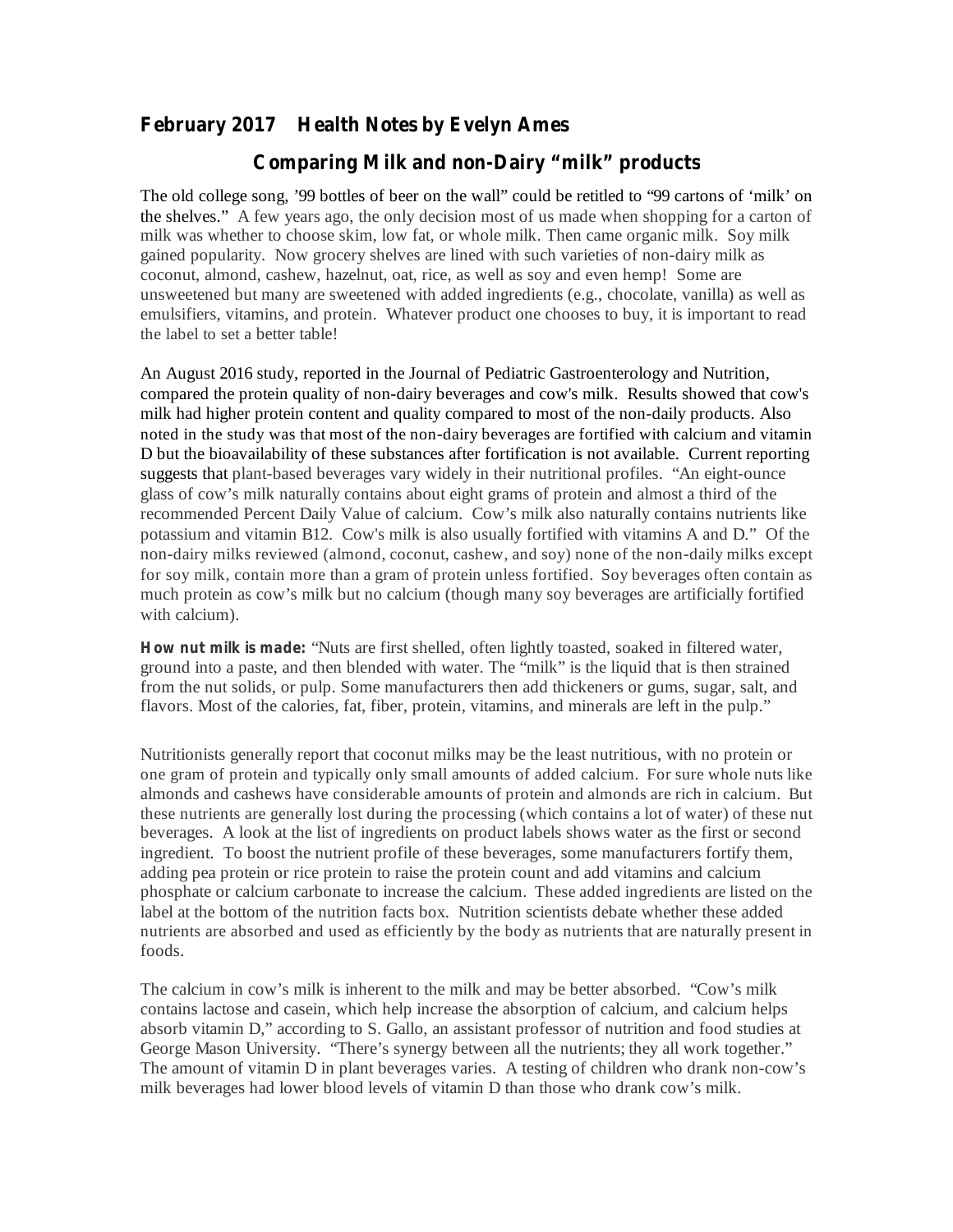Fat content, sugar and other sweeteners and caloric counts vary considerably from product to product and may be quite high in flavored plant-based beverages. Fat and calorie count also rise when chocolate is added to full-fat cow's milk. The fats in coconut oil contain more saturated fatty acids than any other non-hydrogenated oil; are stable and have a long shelf life; are used in movie theaters to pop popcorn; are used in South Asian cuisine for dishes like curries; and the hydrogenated version of coconut oil is an ingredient in non-dairy creamers.

"There are other additives in plant-based beverages to consider as well. Ingredients like guar gum, xanthan gum or carrageenan are often added to enhance palatability and give the plantbased beverages a creamier, more velvety 'mouth feel.' Some of these additives have been tied to allergic reactions or digestive problems."

Comparing soy milk and cow's milk: Both are good sources of protein and essential vitamins and minerals. Cow's milk is a better source of calcium. Dairy foods contain vitamins A, B12 and D and other essential nutrients. Unfortunately full-fat dairy also contains a lot of saturated fat, which is one reason why some people make the decision to switch to soy. Soy is a good alternative if a person is lactose intolerant or allergic to dairy. It is also a good alternative, as long as it is calcium fortified, for those with ethical issues around consumption of animal products. Two other non-dairy milks: Rice Milk is made from water and brown rice but lacks in nutrients; texture is watery and the taste somewhat bland. Hemp Milk is made from hemp nuts and water and sweetened with brown rice syrup; has a grassy and nutty flavor that is different from cow's milk.

| <b>Milk</b>                         |     |          | Calories Fat (g) Saturated Fat (g) Protein (g) Calcium (%DV) Vitamin D (%D' |   |     |     |
|-------------------------------------|-----|----------|-----------------------------------------------------------------------------|---|-----|-----|
| Dairy nonfat                        | 90  | $\theta$ | $\overline{0}$                                                              | 8 | 30% | 25% |
| Dairy 1%                            | 110 | 2.5      | 1.5                                                                         | 8 | 30% | 25% |
| Dairy 2%                            | 130 | 5        | 3                                                                           | 8 | 30% | 25% |
| Soy (Silk Original)                 | 90  | 3.5      | 0.5                                                                         | 6 | 45% | 30% |
| Vanilla Soy (Silk)                  | 100 | 3.5      | 0.5                                                                         | 6 | 45% | 30% |
| Rice (Rice Dream)                   | 120 | 2.5      | $\overline{0}$                                                              | 1 | 2%  | --- |
| Almond (Silk)                       | 60  | 2.5      | $\overline{0}$                                                              | 1 | 45% | 25% |
| <b>Unsweetened Almond</b><br>(Silk) | 30  | 2.5      | $\overline{0}$                                                              | 1 | 45% | 25% |
| Coconut (SoDelicious)               | 80  | 5        | 5                                                                           | 1 | 10% | 30% |
| Hemp (Pacific)                      | 140 | 5        | 0.5                                                                         | 3 | 50% | 30% |

(compiled by Jenn LaVardera, nutrition intern, **Milk Aisle Breakdown (per cup)** master's degree candidate in nutrition communication at Tufts University)

Resources: https://www.ncbi.nlm.nih.gov/pubmed/?term=singhal%2C+baker%2C+milk